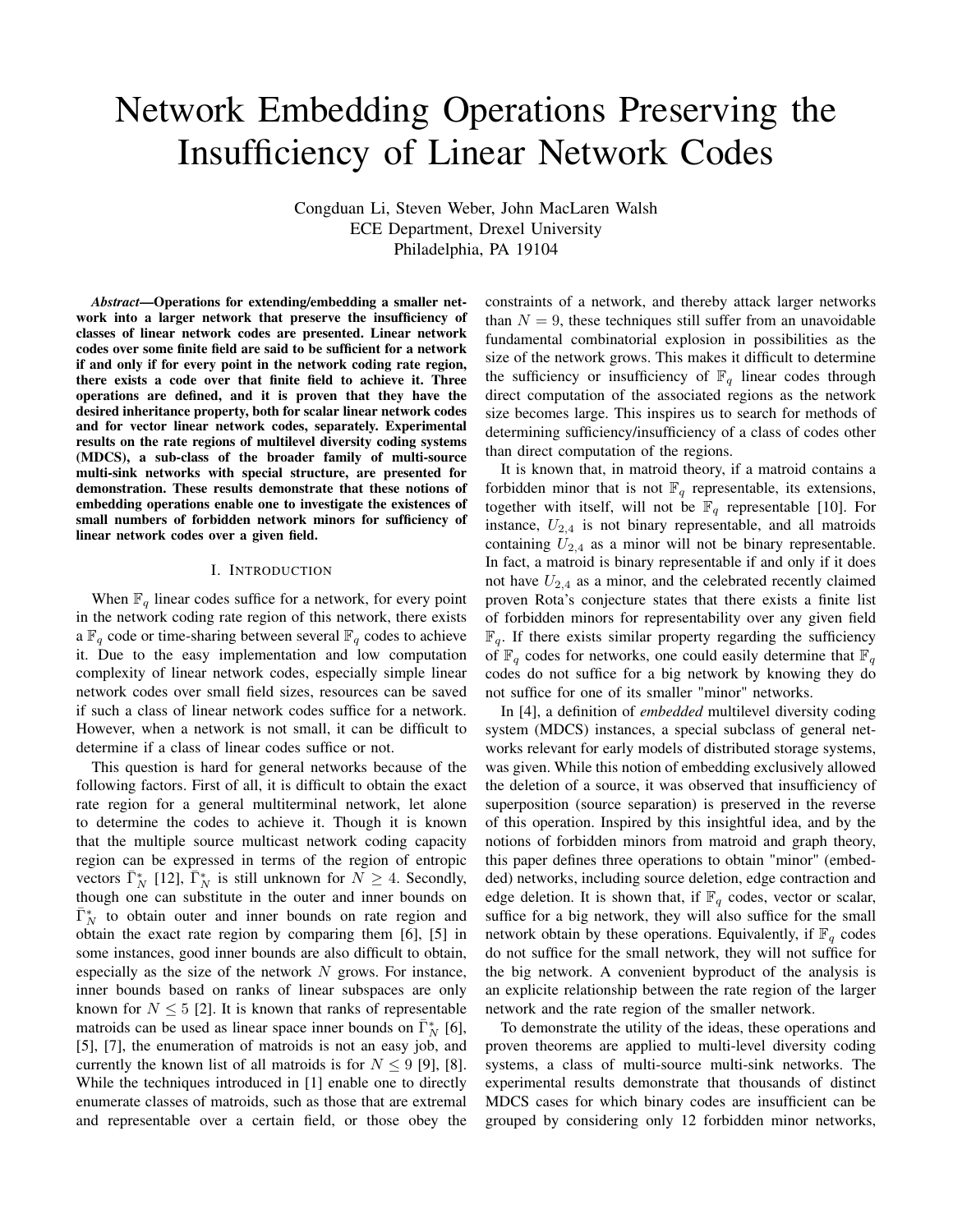which supports the power of investigating networks through the forbidden minor framework.

The remaining of this paper is organized as follows. We briefly review the network coding model and the rate region expressions in §II. In §III, the bounds on the region of entropic vectors, especially representable matroid bounds, are reviewed, followed by a discussion of their relationship with scalar and vector  $\mathbb{F}_q$  codes to achieve them. The definitions of embedding operations on networks are given in §IV and the inheritance properties of insufficiency of a class of linear scalar/vector codes are given in §V. Finally, the supporting experimental results are presented in §VI and §VII concludes the paper.

# II. NETWORK MODEL AND RATE REGION

Suppose we have a network A represented as a directed acyclic graph, as shown in Figure 1. There are independent sources S, communication links (edges)  $\mathcal{E}$ , intermediate nodes G, and sink nodes T. For each  $s \in S$ , the associated source variable is  $Y_s$  with source rate  $\omega_s$ . For an intermediate node  $i \in \mathcal{G}$ , we denote its incoming edges as  $\text{In}(i)$  and outgoing edges as  $Out(i)$ . For each edge  $e \in \mathcal{E}$ , the associated random variable  $U_e = f_e(\text{In}(i))$  is a function of all the input of node i, obeying the edge capacity  $R_e$ . The tail (head) node of edge e is denoted as Tail $(e)$  (Head $(e)$ ). For each  $t \in \mathcal{T}$ , the output is  $\beta(t) = g_t(\text{In}(t))$ , is a subset of source variables and  $\beta(t)$ can vary across  $t$ . Thus, a network  $A$  can be represented as the tuple  $A = (S, \mathcal{G}, \mathcal{T}, \mathcal{E}, (\beta(t), t \in \mathcal{T})).$ 

In [11], the source rate region for specific capacities  $R_e, e \in$  $\mathcal E$  is given in terms of  $\overline{\Gamma}_N^*$ . Note that source rates and edge capacities are pairs of tuples, there could be two types of problems. One is to fix edge capacities and investigate feasible sources rates. The other one is to fix source rates and investigate required edge capacities. To keep consistent with the experimental MDCS problems we will introduced in §VI, where edge capacities are investigated, we will give the expression of edge capacity region  $\mathcal{R}(A)$  for the network A, with slight changes on the constraints and projection variables. If we collect all  $Y_s$ ,  $s \in \mathcal{S}$  and  $U_e$ ,  $e \in \mathcal{E}$  as random variables and assume  $|\{Y_s \cup U_e, s \in \mathcal{S}, e \in \mathcal{E}\}| = N$ , then

 $\mathcal{R}_{\omega_s}(\mathsf{A}) = \text{Ex}(\text{proj}_{U_e}(\text{con}(\Gamma_N^* \cap \mathcal{L}_{123}) \cap \mathcal{L}_{45})),$  (1) where  $\Gamma_N^*$  is the region of entropic vectors (discussed in §III), con(B) is the convex hull of B,  $proj_{U_e}(\mathcal{B})$  is the projection of the set B on the coordinates  $(h_{U_e}|e \in \mathcal{E})$ , and  $\text{Ex}(\mathcal{B}) =$  $\{\mathbf h\in\mathbb{R}_+^{2^N-1}: \mathbf h\geq \mathbf h' \text{ for some } \mathbf h'\in\mathcal{B}\}, \text{ for } \mathcal{B}\subset\mathbb{R}_+^{2^N-1}.$ Further,  $\mathcal{L}_i$ ,  $i = 1, 2, \dots 5$  are network constraints representing source independency, source nodes coding, intermediate nodes coding, source rate constraints, sink nodes decoding, respectively (listed below). Finally,  $\mathcal{L}_{123} = \mathcal{L}_1 \cap \mathcal{L}_2 \cap \mathcal{L}_3$  and  $\mathcal{L}_{45} = \mathcal{L}_4 \cap \mathcal{L}_5$ . The network constraints naturally reflect the reproduction requirements and functional requirements of the network graph, namely:

$$
\mathcal{L}_1 = \{ \mathbf{h} \in \Gamma_N^* : h_{Y_{\mathcal{S}}} = \Sigma_{s \in \mathcal{S}} h_{Y_s} \} \tag{2}
$$

$$
\mathcal{L}_2 = \{ \mathbf{h} \in \Gamma_N^* : h_{X_{\text{Out}(k)}|Y_s} = 0 \}
$$
 (3)

$$
\mathcal{L}_3 = \{ \mathbf{h} \in \Gamma_N^* : h_{X_{\text{Out}(i)}} | X_{\text{In}(i)} = 0 \}
$$
 (4)

$$
\mathcal{L}_4 = \{ \mathbf{h} \in \Gamma_N^* : h_{Y_s} \ge \omega_s \} \tag{5}
$$

$$
\mathcal{L}_5 = \{ \mathbf{h} \in \Gamma_N^* : h_{Y_{\beta(t)}|U_{\ln(t)}} = 0 \}.
$$
 (6)



Figure 1: A general network model A

When the rate region of a network is computed in the most general sense, it is expressed as series of inequalities linking the lower bounds  $\omega_s$  for a series of source entropies  $H(X_s)$ , and the link-capacity upper bounds  $R_e$  for a series of link entropies  $H(U_e)$ . This is reflected in the equation (1), which is a function of some given source entropies  $H(X_k), k \in \mathcal{S}$ . However, to derive the capacity region of the network treating these entropies as variables, rather than fixed, this expression can be modified slightly by identifying the source rates  $H(X_k) = \mathbf{h}_{Y_k}, k \in S$  as long as  $\mathbf{h} \in \Gamma_N^*$ is able to satisfy all the other constraints  $\mathcal{L}_{1235}$  since this will guarantee that h also satisfies  $\mathcal{L}_4$ . Another issue in the computation is that we need to consider all exterior points after projecting on  $h_{U_e}, e \in \mathcal{E}$ . With a slight abuse of notation, if we define

 $\mathcal{L}'_4 = \{ (\mathbf{h}^T, \mathbf{R}^T)^T \in \mathbb{R}_+^{2^N - 1 + |\mathcal{E}|} : R_e \ge h_{U_e}, e \in \mathcal{E} \},\tag{7}$ the rate regions in (1), (9) and (10) which are expressed exclusively in terms of the variables  $R_e$ ,  $H(X_k)$ ,  $e \in \mathcal{E}$ ,  $k \in \mathcal{S}$ will be

$$
\mathcal{R}(\mathsf{A}) = \operatorname{proj}_{R_{\mathcal{E}}, H(X_{\mathcal{S}})}(\overline{\operatorname{con}(\Gamma_{\mathsf{N}}^* \cap \mathcal{L}_{123})} \cap \mathcal{L}_5 \cap \mathcal{L}_4'), \quad (8)
$$

where the projection on  $H(X_{\mathcal{S}})$  is in fact projection on  $\mathbf{h}_{Y_k}, k \in \mathcal{S}$  and on  $R_{\varepsilon}$  is in fact on  $R_{e}, e \in \mathcal{E}$ . Note that,  $\mathcal{L}'_4$  introduces new variables and is a cone in  $2^N - 1 + |\mathcal{E}|$ dimensional space. In addition, since  $\bar{\Gamma}_N^*, \mathcal{L}_{1,2,5}$  do not have dimensions on  $R_e, e \in \mathcal{E}$ , we add these free dimensions in the intersection. This alternate form (8) of (1) enables one to directly obtain a series of inequalities linking the link capacity variables  $R_e$  with the source entropies  $H(X_k)$ .

While the analytical formation gives a possible way in principle to calculate the rate region of any network under network coding, we still have some problems. We know that  $\Gamma_N^*$  is unknown and even not polyhedral for  $N \geq 4$ . Thus, the direct calculation of rate regions from equation (8) for a network with more than 4 variables is infeasible. However, replacing  $\Gamma_N^*$ with polyhedral inner and outer bounds allows (8) to become a polyhedral computation problem which involves applying some constraints onto a polyhedra and then projecting down onto some coordinates. This inspires us to substitute  $\Gamma_N^*$ with its closed polyhedral outer and inner bounds  $\Gamma_N^{\text{out}}, \Gamma_N^{\text{in}}$ respectively, and get an outer and inner bound on the rate region:

$$
\mathcal{R}_{\text{out}}(\mathsf{A}) = \text{proj}_{R_{\mathcal{E}}, H(X_{\mathcal{S}})}(\Gamma_N^{\text{out}} \cap \mathcal{L}_{1235} \cap \mathcal{L}_4'), \quad (9)
$$

$$
\mathcal{R}_{\text{in}}(\mathsf{A}) = \text{proj}_{R_{\mathcal{E}}, H(X_{\mathcal{S}})}(\Gamma_N^{\text{in}} \cap \mathcal{L}_{1235} \cap \mathcal{L}_4'). \quad (10)
$$

If  $\mathcal{R}_{out}(A) = \mathcal{R}_{in}(A)$ , we know  $\mathcal{R}(A) = \mathcal{R}_{out}(A) =$  $\mathcal{R}_{\text{in}}(A)$ . Otherwise, tighter bounds are necessary.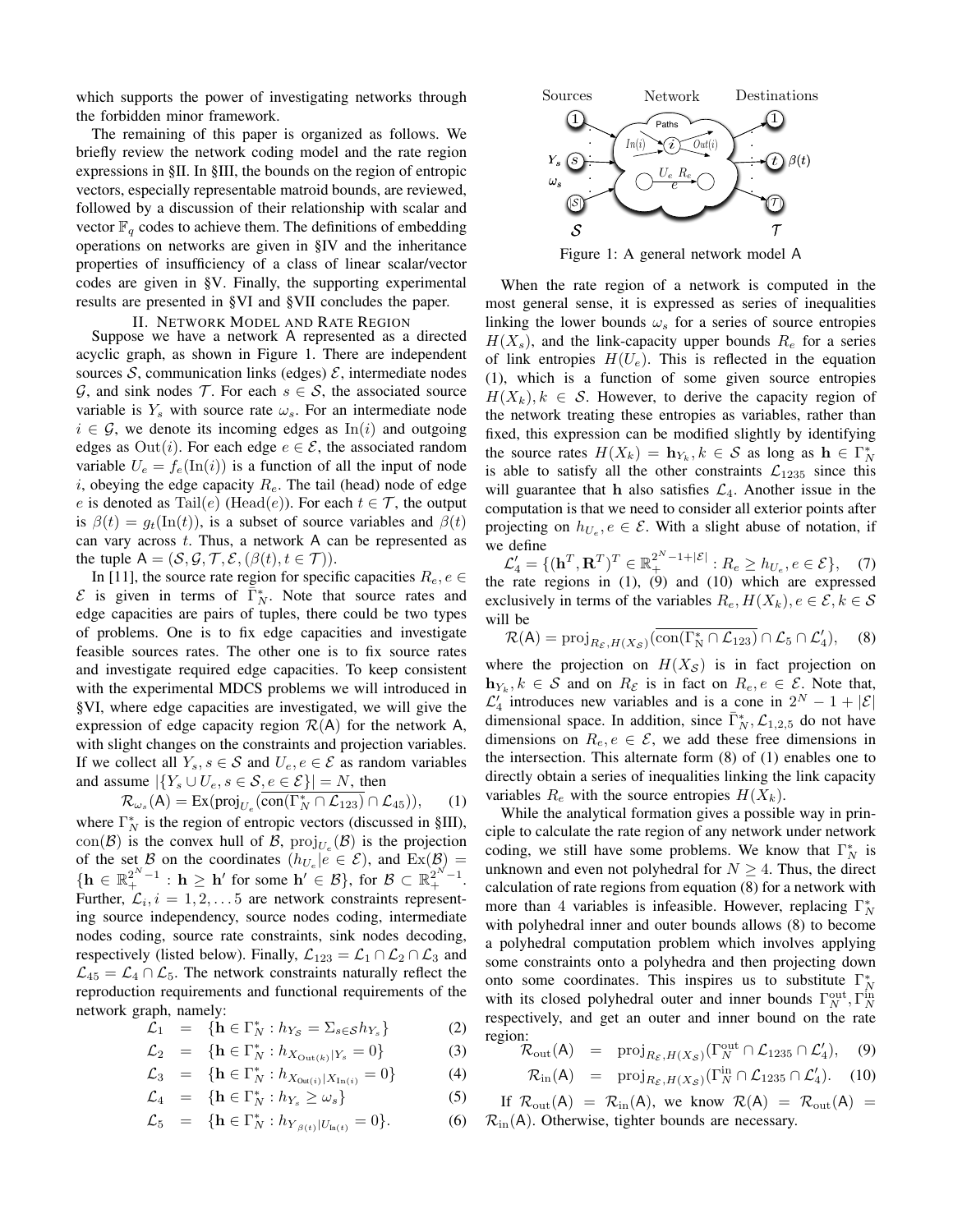In this work, we will follow (9) and (10) to calculate the rate region. Typically the Shannon outer bound  $\Gamma_N$  and some inner bounds obtained from matroids, especially representable matroids, are used. We will briefly review the definition of these bounds in the next section, while details on the polyhedral computation methods with these bounds are available in [5], [6], [1].

## III. CONSTRUCTION OF BOUNDS ON RATE REGION

Here we briefly review the definition of the region of entropic vectors  $\Gamma_N^*$  and the polyhedral inner and outer bounds utilized for it to generate inner and outer bounds for network coding rate regions in this paper.

*1) Region of entropic vectors*  $\Gamma_N^*$ : Consider an arbitrary collection  $X = (X_1, \ldots, X_N)$  of N discrete random variables with joint probability mass function  $p_X$ . To each of the  $2^N$  – 1 non-empty subsets of the collection of random variables,  $X_{\mathcal{A}} := (X_i | i \in \mathcal{A})$  with  $\mathcal{A} \subseteq \{1, ..., N\} \equiv [[N]],$  there is associated a joint Shannon entropy  $H(X_{\mathcal{A}})$ . Stacking these subset entropies for different subsets into a  $2^N - 1$  dimensional vector we form an entropy vector

$$
\mathbf{h} = [H(X_{\mathcal{A}}) | \mathcal{A} \subseteq [[N]], \mathcal{A} \neq \emptyset]
$$
 (11)

By virtue of having been created in this manner, the vector h must live in some subset of  $\mathbb{R}^{2^N-1}_+$ , and is said to be *entropic* due to the existence of  $p_X$ . However, not every point in  $\mathbb{R}^{2^N-1}_+$ is entropic since for some many points, there does not exist associated valid distribution  $p<sub>X</sub>$ . All entropic vectors form a region denoted as  $\Gamma_N^*$ . It is known that the closure of the region of entropic vectors  $\bar{\Gamma}_N^*$  is a convex cone [11].

*2) Shannon outer bound*  $\Gamma_N$ *:* Next observe that elementary properties of Shannon entropies indicates that  $H(X_{\mathcal{A}})$  is a non-decreasing submodular function, so that  $\forall A \subseteq B \subseteq$  $[[N]], \forall \mathcal{C}, \mathcal{D} \subseteq [[N]]$ 

$$
H(X_{\mathcal{A}}) \leq H(X_{\mathcal{B}}) \tag{12}
$$

$$
H(X_{\mathcal{C}\cup\mathcal{D}})+H(X_{\mathcal{C}\cap\mathcal{D}}) \leq H(X_{\mathcal{C}})+H(X_{\mathcal{D}}). \quad (13)
$$

Since they are true for any collection of subset entropies, these linear inequalities (12), (13) can be viewed as supporting halfspaces for  $\Gamma_N^*$ .

Thus, the intersection of all such inequalities form a polyhedral outer bound  $\Gamma_N$  for  $\Gamma_N^*$  and  $\overline{\Gamma_N^*}$ , where

$$
\Gamma_N := \left\{ \mathbf{h} \in \mathbb{R}^{2^N - 1} \middle| h_{\mathcal{C} \cup \mathcal{D}} + h_{\mathcal{C} \cap \mathcal{D}} \leq h_{\mathcal{C}} + h_{\mathcal{D}} \quad \forall \mathcal{C}, \mathcal{D} \right\}.
$$

This outer bound  $\Gamma_N$  is known as the *Shannon outer bound*, as it can be thought of as the set of all inequalities resulting from the positivity of Shannon's information measures among the random variables. While  $\Gamma_2 = \Gamma_2^*$  and  $\Gamma_3 = \bar{\Gamma}_3^*, \bar{\Gamma}_N^* \subsetneq \Gamma_N$ for all  $N \ge 4$  [11], and indeed it is known [3] that  $\overline{\Gamma}_N^*$  is not even polyhedral for  $N \geq 4$ .

*3) Matroid basics:* Matroid theory [10] is an abstract generalization of independence in the context of linear algebra to the more general setting of set systems. There are numerous equivalent definitions of matroids, we present the definition of matroids utilizing *rank functions*.

**Definition 1:** A set function  $r_M : 2^M \rightarrow \{0, ..., N\}$  is a rank function of a matroid if it obeys the following axioms:

- 1) Cardinality:  $r_M(\mathcal{A}) \leq |\mathcal{A}|$ ;
- 2) Monotonicity: if  $A \subseteq B \subseteq M$  then  $r_M(A) \leq r_M(B)$ ;
- 3) Submodularity: if  $A, B \subseteq M$  then  $r_M(A \cup B)+r_M(A \cap$  $\mathcal{B}) \leq r_M(\mathcal{A}) + r_M(\mathcal{B}).$

Though there are many classes of matroids, we are especially interested in one of them, *representable matroids*, because they can be related to linear codes to solve network coding problems as discussed in [5], [6].

*4) Representable matroids:* Representable matroids are an important class of matroids which connect the independent sets to the notion of independence in a vector space.

Definition 2: A matroid  $M$  with ground set  $M$  of size  $|M| = N$  and rank  $r_M(\mathcal{M}) = r$  is representable over a field  $\mathbb F$  if there exists a matrix  $\mathbb A\in \mathbb F^{r\times N}$  such that for each independent set  $I \in \mathcal{I}$  the corresponding columns in A, viewed as vectors in  $\mathbb{F}^r$ , are linearly independent.

There has been significant effort towards characterizing the set of matroids that are representable over various field sizes, with a complete answer only available for fields of sizes two, three, and four. For example, a matroid  $M$  is binary representable (representable over a binary field) iff it does not have the matroid  $U_{2,4}$  as a minor. Here, a minor is obtained by series of operations of contraction and deletion [10].  $U_{k,N}$ is the *uniform* matroid on the ground set  $\mathcal{M} = [[N]]$  with independent sets  $\mathcal I$  equal to all subsets of  $[[N]]$  of size at most k. For example,  $U_{2,4}$  has as its independent sets

 $\mathcal{I} = \{\emptyset, 1, 2, 3, 4, \{1, 2\}, \{1, 3\}, \{1, 4\}, \{2, 3\}, \{2, 4\}, \{3, 4\}\}.$ (14)

Another important observation is that the first nonrepresentable matroid is *Vámos* matroid, a well known matroid on ground set of size 8. That is to say, all matroids are representable, at least in some field, for  $N \le 7$ .

*5) Inner bounds from representable matroids:* Suppose a matroid M with ground set M of size  $|M| = N$  and rank  $r_M(\mathcal{M}) = k$  is representable over the finite field  $\mathbb{F}_q$  of size q and the representing matrix is  $\mathbb{A} \in \mathbb{F}_q^{k \times N}$  such that  $\forall \mathcal{B} \subseteq \mathcal{M}$  $r_M(\mathcal{B}) = \text{rank}(\mathbb{A}_{:,\mathcal{B}})$ , the matrix rank of the columns of A indexed by B. Let  $\Gamma_N^q$  be the conic hull of all rank functions of matroid with N elements and representable in  $\mathbb{F}_q$ . This provides an inner bound  $\Gamma_N^q \subseteq \overline{\Gamma_N^*}$ , because any extremal rank function **r** of  $\Gamma_N^q$  is by definition representable and hence is associated with a matrix representation  $A \in \mathbb{F}_q^{k \times N}$ , from which we can create the random variables

$$
(X_1, \ldots, X_N) = \mathbf{u} \mathbb{A}, \quad \mathbf{u} \sim \mathcal{U}(\mathbb{F}_q^k). \tag{15}
$$

whose elements are  $h_{\mathcal{A}} = r_M(\mathcal{A}) \log_2 q$ ,  $\forall \mathcal{A} \subseteq \mathcal{M}$ . Hence, all extreme rays of  $\Gamma_N^q$  are entropic, and  $\Gamma_N^q \subseteq \overline{\Gamma}_N^*$ . Further, if a vector in the rate region of a network is (projection of) a  $\mathbb{F}_q$ -representable matroid rank, the representation A can be used as a linear code to achieve that rate vector and this code is denoted as *basic scalar*  $\mathbb{F}_q$  *code*. For an interior point in the rate region, which is the conic hull of projections of  $\mathbb{F}_q$ representable matroid ranks, the code to achieve it can be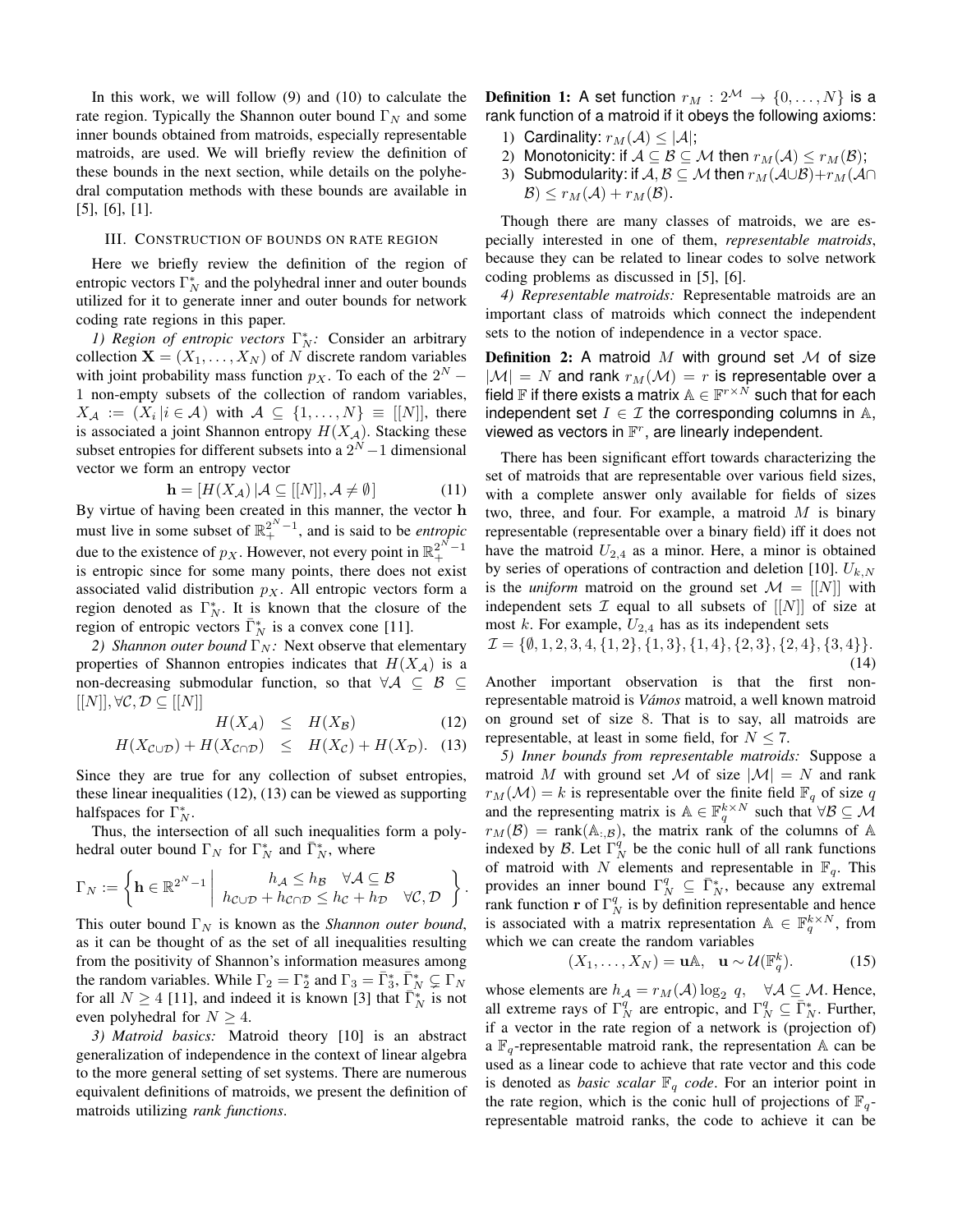constructed by time-sharing between the basic scalar codes associated with the ranks involved in the conic combination. This code is denoted as *scalar*  $\mathbb{F}_q$  *code*. Details on construction of such a code can be found in [5].

One can further generalize the relationship between representable matroids and entropic vectors established by (15) by partitioning the ground set  $M = \{1, \ldots, N'\}$  up into N disjoint sets,  $M_1, \ldots, M_N$  and defining for  $n \in \{1, \ldots, N\}$ the new vector valued, random variables  $X'_n = [X_n]n \in$  $\mathcal{M}_{n'}$ ]. The associated entropic vector will have entropies  $h_A = r_M(\cup_{n \in A} \mathcal{M}_n) \log_2 q$ , and is thus proportional to a *projection* of the original rank vector **r** keeping only those elements corresponding to all elements in a set in the partition appearing together. Thus, such a projection of  $\Gamma_{N'}^q$  forms an inner bound to  $\bar{\Gamma}_N^*$ , which we will refer to as a *vector representable matroid inner bound*  $\Gamma^q_{N,N'}$ . As  $N' \to \infty$ ,  $\Gamma^q_{N,\infty}$ is the conic hull of all ranks of subspaces on  $\mathbb{F}_q$ . The union over all field sizes for  $\Gamma_{N,\infty}^q$  is the conic hull of the set of ranks of subspaces. Similarly, if a vector in the rate region of a network is (projection of) a vector  $\mathbb{F}_q$ -representable matroid rank, the representation A can be used as a linear code to achieve that rate vector and this code is denoted as a *basic vector*  $\mathbb{F}_q$  *code*. The time-sharing between such basic vector codes can achieve any point inside the rate region [5].

All the bounds discussed in this section could be used in equation (9) and (10) to calculate bounds on rate regions for a network A. If we substitute the Shannon outer bound  $\Gamma_N$ into (9), we get

$$
\mathcal{R}_{\text{out}}(\mathsf{A}) = \text{proj}_{R_{\mathcal{E}}, H(X_{\mathcal{S}})}(\Gamma_N \cap \mathcal{L}_{1235} \cap \mathcal{L}_4').
$$
 (16)

Similarly, when representable matroid inner bound  $\Gamma_N^q$ and the vector representable matroid inner bound  $\Gamma_{N,\infty}^q$  are substituted into (10), we get

$$
\mathcal{R}_{s,q}(\mathsf{A}) = \text{proj}_{R_{\mathcal{E}},H(X_{\mathcal{S}})}(\Gamma_N^q \cap \mathcal{L}_{1235} \cap \mathcal{L}_4'), \quad (17)
$$

$$
\mathcal{R}_q(\mathsf{A}) = \text{proj}_{R_{\mathcal{E}}, H(X_{\mathcal{S}})}(\Gamma^q_{N,\infty} \cap \mathcal{L}_{1235} \cap \mathcal{L}'_4). (18)
$$

#### IV. DEFINITION OF OPERATIONS

Here, we propose a series of embedding operations relating smaller networks with larger networks in a manner such that insufficiency of a class of linear network codes is inherited in the larger network from the smaller one.

The first operation is source deletion. When a source is deleted, the decoders that demand it will no longer demand it after deletion. In addition, the nodes and edges that only depend on this source will also be deleted.

**Definition 3** (Source Deletion): Suppose a network  $A =$  $(S, \mathcal{G}, \mathcal{T}, \mathcal{E}, (\beta(t), t \in \mathcal{T}))$ . When a source  $k \in \mathcal{S}$  is deleted, denoted as  $A \backslash k$ , in the new network  $A' = (\mathcal{S} \backslash k)$  $k, \mathcal{G}', \mathcal{T}', \mathcal{E}', (\beta'(t), t \in \mathcal{T}'))$ , we will have:

- 1)  $\mathcal{G}' = \mathcal{G} \setminus \{i | \text{no path between } i, j, \forall j \in \mathcal{S} \setminus k\},\$
- 2)  $\mathcal{T}' = \mathcal{T} \setminus \{t | \exists t' \in \mathcal{T}, t' \neq t, \beta(t) = \beta(t') \setminus k, \text{In}_{\mathsf{A}}(t') \subseteq$  $\text{In}_{\mathsf{A}}(t)$ ;
- 3)  $\mathcal{E}' = \{(s, i)|s \in \mathcal{S}', i \in \mathcal{G}'\} \cup \{(i, j)|i, j \in \mathcal{G}'\} \cup$  $\{(i,t)|i\in\mathcal{G}',t\in\mathcal{T}'\}.$



(a) Demonstration of source deletion: when source  $k$  is deleted, all nodes (and edges) that only depend on  $k$ , if any, will be deleted. Decoders that previously required  $k$ will no longer require it.



(b) Demonstration of edge contraction: when e is contracted, its head node and tail node will be merged. Thus, the head node will directly have access to all tails of  $In(Tail(e))$ .



(c) Demonstration of edge deletion: when e is deleted, its head node will no longer have access to its tail node. Figure 2: Demonstration of operations on a network

4) 
$$
\forall t \in \mathcal{T}', \beta'(t) = \beta(t) \setminus k;
$$

Fig. 2(a) demonstrates the deletion of a source. When source k is deleted, t will no longer require k. The other edges and nodes that only depend on  $k$ , if any, will also be deleted.

Next, we consider the operation of contracting an edge. When an edge is contracted, the head node will directly have access to all the inputs of the tail node. This yields the same effective network as if the contracted edge had been replaced with a super edge with infinite capacity so that all the inputs of tail node could be directly sent to the head node.

**Definition 4** (Edge Contraction  $(A/e)$ ): Suppose a network  $A = (S, \mathcal{G}, \mathcal{T}, \mathcal{E}, (\beta(t), t \in \mathcal{T}))$ . A smaller network  $A' = (\mathcal{S}, \mathcal{G}, \mathcal{T}, \mathcal{E}', (\beta(t), t \in \mathcal{T}))$  is obtained by contracting  $e, e \in \mathcal{E}$ , denoted by A/e, if  $\mathcal{E}' = (\mathcal{E} \setminus \{e\}) \cup \{e' =$  $(Tail(e), Head(e))|R_{e'} = \infty$ .

Fig. 2(b) demonstrates the contraction of an edge. As it shows, when edge  $e$  is contracted, the two nodes it connects will be connected with infinity capacity so that the head node of e will directly have all the input of tail node of e. Next, we define edge deletion.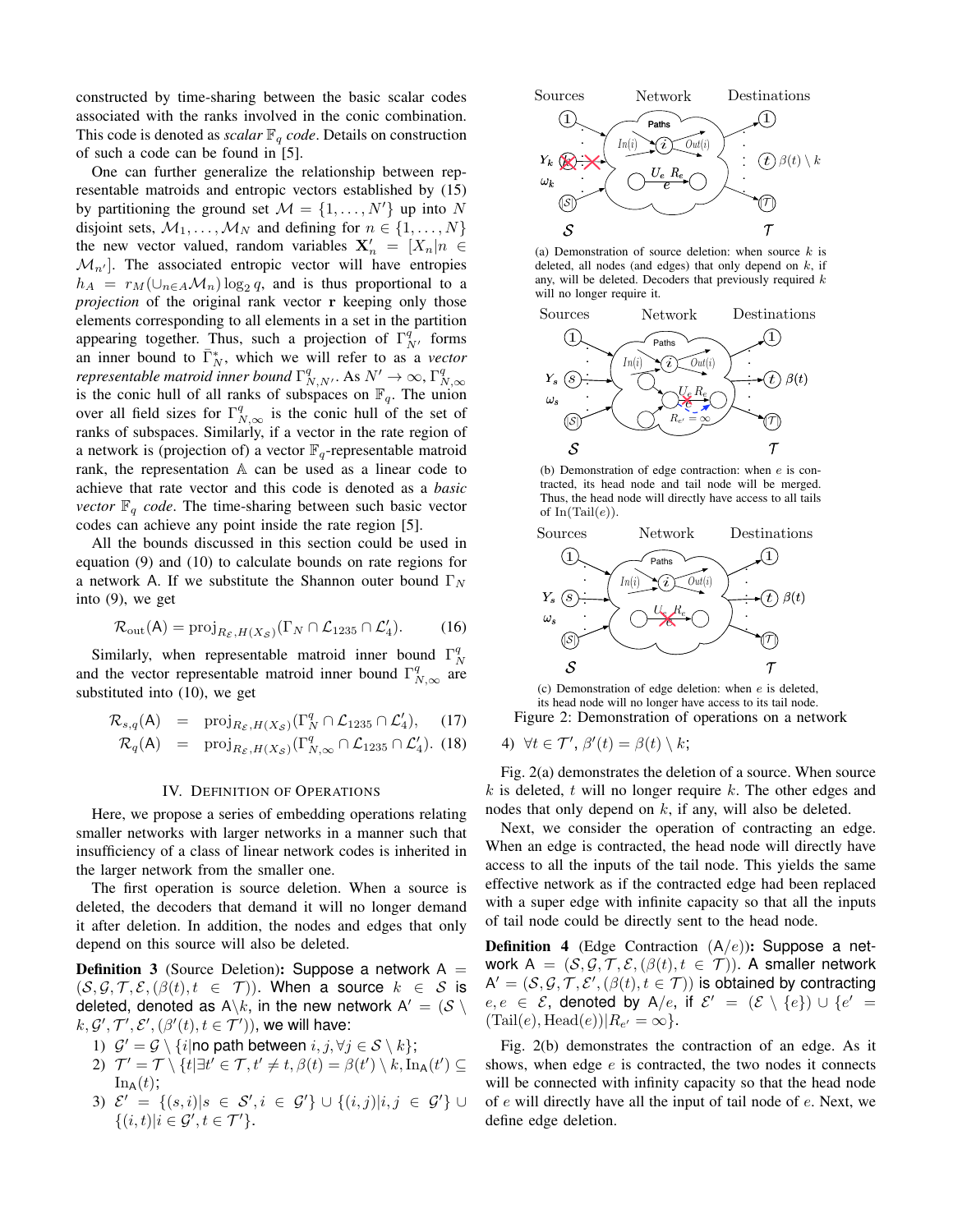**Definition 5** (Edge Deletion  $(A \leq e)$ ): Suppose a network  $A = (S, \mathcal{G}, \mathcal{T}, \mathcal{E}, (\beta(t), t \in \mathcal{T}))$ . A smaller MDCS instance  $\mathsf{A}' \ = \ (\mathcal{S}, \mathcal{G}, \mathcal{T}, \mathcal{E}', (\beta(t), t \ \in \ \mathcal{T}))$  is obtained by deleting  $e, e \in \mathcal{E}$ , denoted by A $\backslash e$ , if  $\mathcal{E}' = \mathcal{E} \setminus e$ .

The essence of this definition is to keep the dependence relationship between input and output of its head node when an edge is deleted. In other words, when an edge is deleted, the head node should function as before deletion. Fig. 2(c) demonstrates the deletion of an edge. When edge  $e$  is deleted, head node of  $e$  no longer has access to  $U_e$ .

Next, we consider the order of different operations. It is not difficult to see that if a collection of sources are deleted, it does not matter which source is deleted first. Similarly, if a collection of edges are contracted or deleted, it does not matter which edge is operated first. Next we would like to show that different orders of operations give equivalent results.

**Theorem 1:** Let  $\mathcal{O}_1, \mathcal{O}_2$  be two different operations on different elements, among the three operations defined in Definition 3– Definition 5. Applying  $\mathcal{O}_1$  firstly and  $\mathcal{O}_2$ secondly is equivalent to apply  $\mathcal{O}_2$  firstly and  $\mathcal{O}_1$  secondly.

*Proof:* We need to consider the 3 combinations.

Edge deletion and edge contraction: we need to show  $(A\backslash e_1)/e_2 = (A/e_2)\backslash e_1$ . We only need to consider the case when  $e_1 \in \text{In}(\text{Tail}(e_2))$ . If  $e_1$  is deleted at first, when  $e_2$  is contracted, the head node of  $e_2$  will have access to tails of all the other edges that go into tail of  $e_2$  except  $e_1$ . If  $e_2$  is contracted first,  $e_1$  will still not be available for head of  $e_2$ since it is deleted.

Edge deletion and source deletion: we need to show  $(A\backslash e_1)\backslash s = (A\backslash s)\backslash e_1$ . We need to consider the case when  $e_1$  only depends on  $s$ . In this case, no matter which operation is done first,  $e_1$  and all other edges (nodes) that only depend on s will be deleted.

Edge contraction and source deletion: we need to show  $(A/e_1)\$ <sub>s</sub> =  $(A\backslash s)/e_1$ . We need to consider the case that  $e_1$  only depends on s. In this case, In(Tail $(e_1)$ ) will also only depend on s. No matter which operation is done first,  $e_1$ , together with In(Tail $(e_1)$ ) will be deleted. The remaining network is the same.

Based on these operations and Theorem 1, we can define an *embedded* network.

Definition 6 (Embedded Network): A network A' is said *embedded* in another network A or a *minor* of A, denoted as  $A' \prec A$ , if A' can be obtained by a series of operations of source deletion, edge deletion/ contraction on A. Reversely, we say that A is an extension of A',  $A \succ A'$ .

## V. PRESERVATION OF INSUFFICIENCY OF LINEAR CODES

Here we show that the property of the insufficiency of a class of linear network coding is inherited in the larger network from the smaller network under the embedding operations presented in the previous section.

Theorem 2: Suppose a network A  $(S \setminus$  $k, \mathcal{G}', \mathcal{T}', \mathcal{E}', (\beta'(t), t \in \mathcal{T}'))$  is obtained by deleting k from another network  $A = (S, \mathcal{G}, \mathcal{T}, \mathcal{E}, (\beta(t), t \in \mathcal{T}))$ , then  $\mathcal{R}(\mathsf{A}') = \text{Proj}_{\mathbf{X}_{\setminus k},\mathbf{R}_{\mathcal{E}'}} (\{\mathbf{R} \in \mathcal{R}(\mathsf{A}) | H(X_k) = 0\}),$  (19)  $\mathcal{R}_q(\mathsf{A}') = \text{Proj}_{\mathbf{X}_{\setminus k},\mathbf{R}_{\mathcal{E}'}} (\{\mathbf{R} \in \mathcal{R}_q(\mathsf{A}) | H(X_k) = 0\}),\$ (20)  $\mathcal{R}_{s,q}(\mathsf{A}') = \text{Proj}_{\mathbf{X}_{\setminus k},\mathbf{R}_{\mathcal{E}'}} (\{\mathbf{R} \in \mathcal{R}_{s,q}(\mathsf{A}) | H(X_k) = 0\})$ . (21)

*Proof:* Select any point  $\mathbf{R}' \in \mathcal{R}(\mathsf{A}')$ , then there exist random variables  $\{X_{\setminus k}, U_i, i \in \mathcal{E}'\}$  such that their entropies satisfy all the constraints in (1) determined by  $A'$ . Define  $X_k$ to be the empty sources,  $H(X_k) = 0$ . Then the entropies of random variables  $\{X_{\backslash k}, U_i, i \in \mathcal{E}'\} \cup X_k$  will satisfy the constraints in A with  $H(X_k) = 0$ . Hence, the associated rate point  $\mathbf{R} \in {\rm R} \in \mathcal{R}(A) | H(X_k) = 0$ . Thus, we have  $\mathcal{R}(\mathsf{A}') \subseteq \text{Proj}_{\mathbf{X}_{\backslash k},\mathbf{R}_{\mathcal{E}'}}(\{\mathbf{R} \in \mathcal{R}(\mathsf{A})|H(X_k) = 0\}).$  If  $\mathbf{R}'$ is achievable by  $\mathbb{F}_q$  codes, since letting  $X_k$  does not affect the other sources and codes, the same  $\mathbb{F}_q$  code will also achieve the point **R** with  $H(X_k) = 0$ . Thus,  $\mathcal{R}_q(A') \subseteq$  $Proj_{\mathbf{X}_{\setminus s},\mathbf{R}_{\mathcal{E}'}}(\{\mathbf{R} \in \mathcal{R}_q(A)|H(X_k) = 0\})$  follows.

On the other hand, if we select any point  $R \in \{R \in \mathbb{R}\}$  $\mathcal{R}(A)|H(X_k) = 0\},$  we can see that  $\mathbf{R}' = \text{Proj}_{\mathbf{X}_{\setminus k},\mathbf{R}_{\mathcal{E}'}}(\mathbf{R}) \in \mathbb{R}$  $\mathcal{R}(A')$  because  $\mathbf{R}'$  is still entropic and the entropies of  $\{X_{\setminus k}, U_i, i \in \mathcal{E}'\}$  satisfy all constraints determined by A'. Thus, we have  $\text{Proj}_{\mathbf{X}_{\setminus k},\mathbf{R}_{\mathcal{E}'}}(\{\mathbf{R} \in \mathcal{R}(A)|H(X_k) =$  $(0)$ )  $\subseteq \mathcal{R}(A')$ . If **R** is achievable by  $\mathbb{F}_q$  code  $\mathbb{C}$ , then the code to achieve  $\mathbf{R}'$  could be the code  $\mathbb{C}$  with deletion of rows associated with source  $X_k$ , i.e.,  $\mathbb{C}' = \mathbb{C}_{X_k}$ . Thus,  $Proj_{\mathbf{X}_{\setminus k},\mathbf{R}_{\mathcal{E}'}}(\{\mathbf{R}\in\mathcal{R}_{q}(\mathsf{A})|H(X_{k})=0\})\subseteq\mathcal{R}_{q}(\mathsf{A}').$ Г

Theorem 3: Suppose a network A  $=$  $(S, \mathcal{G}', \mathcal{T}, \mathcal{E}', (\beta(t), t \in \mathcal{T}))$  is obtained by contracting e from another network  $A = (S, \mathcal{G}, \mathcal{T}, \mathcal{E}, (\beta(t), t \in \mathcal{T}))$ , i.e.,  $\mathsf{A}'=\mathsf{A}\setminus e,$  then

 $\mathcal{R}(\mathsf{A}') = \text{Proj}_{H(X_k), k \in \mathcal{S}, \mathbf{R}_{\mathcal{E}'}} \mathcal{R}(\mathsf{A}),$  (22)

$$
\mathcal{R}_q(\mathsf{A}') = \text{Proj}_{H(X_k), k \in \mathcal{S}, \mathbf{R}_{\mathcal{E}'}} \mathcal{R}_q(\mathsf{A}), \tag{23}
$$

$$
\mathcal{R}_{s,q}(\mathsf{A}') \quad \supseteq \quad \text{Proj}_{H(X_k), k \in \mathcal{S}, \mathbf{R}_{\mathcal{E}'}} \mathcal{R}_{s,q}(\mathsf{A}), \qquad (24)
$$

*Proof:* Select any point  $\mathbf{R}' \in \mathcal{R}(\mathbf{A}')$ , then there exist random variables  $\{X_{\mathcal{S}}, U_i, i \in \mathcal{E}'\}$  such that their entropies satisfy all the constraints in  $(1)$  determined by A'. In the network A, define  $U_e$  to be the concatenation of all input of tail node of  $e, U_e = U_{In(Tail(e))}.$  Then the entropies of random variables  $\{X_{\mathcal{S}}, U_i, i \in \mathcal{E}'\} \cup U_e$  will satisfy the constraints in A, and additionally obey  $H(U_e) = H(\mathbf{U}_{\text{In(Tail}(e))})$ . Hence, the associated rate point  $\mathbf{R} \in {\{ \mathbf{R} \in \mathcal{R}(A) | H(U_e) \geq H(\mathbf{U}_{\text{In(Tail}(e))}) \}.}$ Thus, we have

 $\mathcal{R}(\mathsf{A}') \subseteq$ 

$$
\text{Proj}_{H(X_{\mathcal{S}}), \mathbf{R}_{\mathcal{E}'}} (\{\mathbf{R} \in \mathcal{R}(A) | H(U_e) \ge H(\mathbf{U}_{\text{In(Tail}(e))})\})
$$
  
\n
$$
\subseteq \text{Proj}_{H(X_{\mathcal{S}}), \mathbf{R}_{\mathcal{E}'}} \mathcal{R}(A). \tag{25}
$$

If **R**' is achievable by general  $\mathbb{F}_q$  codes, since concatenation of all sources is a valid  $\mathbb{F}_q$  code, we have

$$
\mathcal{R}_q(\mathsf{A}') \subseteq \text{Proj}_{H(X_{\mathcal{S}}), \mathbf{R}_{\mathcal{E}'}} (\{\mathbf{R} \in \mathcal{R}_q(\mathsf{A}) | H(U_e) \ge H(\mathbf{U}_{\text{In(Tail}(e))})\})
$$
  
\n
$$
\subseteq \text{Proj}_{H(X_{\mathcal{S}}, \mathbf{R}_{\mathcal{E}'}} \mathcal{R}_q(\mathsf{A}).
$$
\n(26)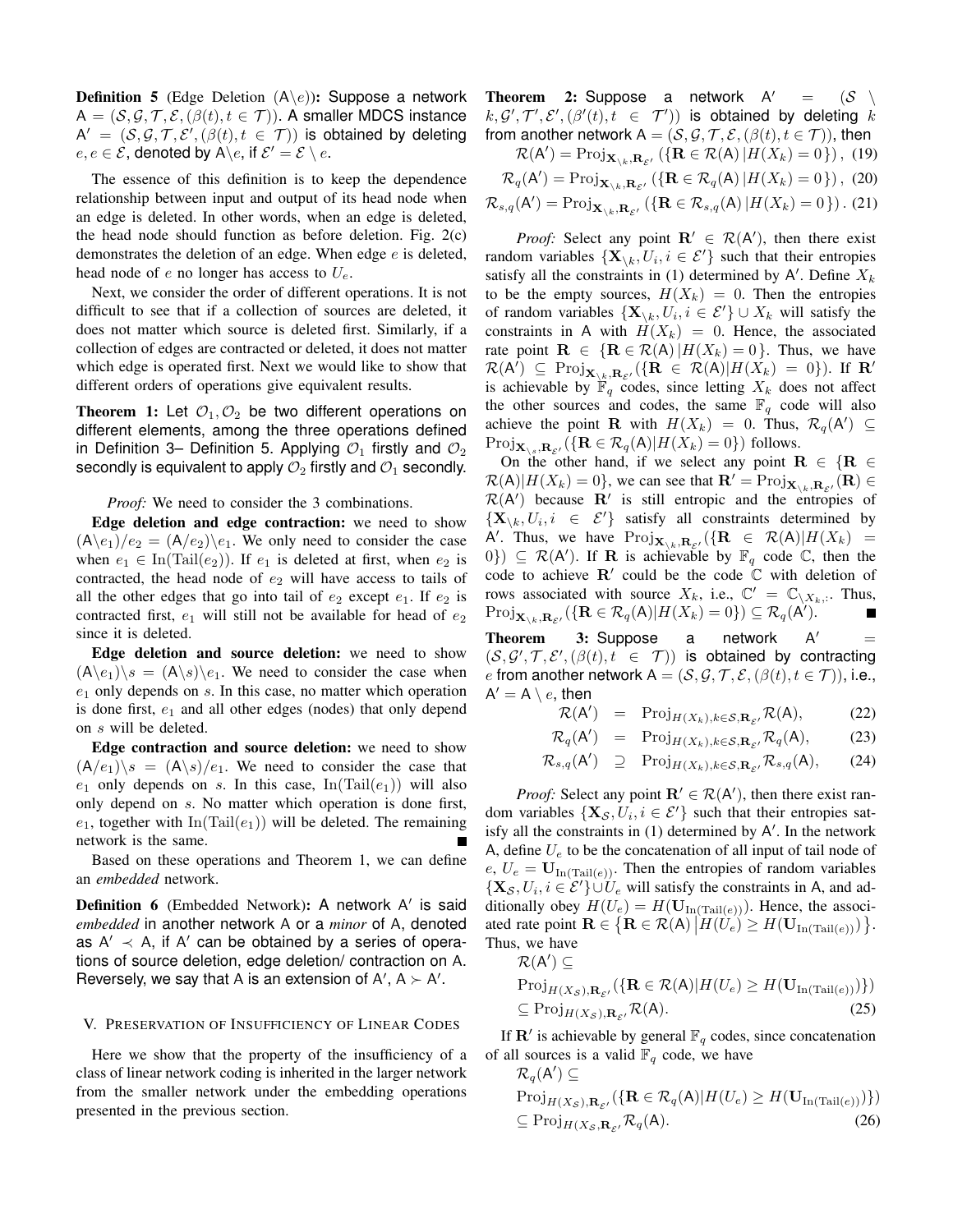However, we cannot establish same relationship when scalar  $\mathbb{F}_q$  codes are considered, because for the point  $\mathbf{R}'$ , the associated **R** with  $H(U_e)$  may not be scalar  $\mathbb{F}_q$  achievable.

On the other hand, if we select any point  $\mathbf{R} \in \mathcal{R}(A)$ , we can see that  $\mathbf{R}' = \text{Proj}_{H(X_{\mathcal{S}}),\mathbf{R}_{\mathcal{E}'}} \mathbf{R} \in \mathcal{R}(A')$  because  $\mathbf{R}'$  is still entropic and the entropies of  $\{X_{\mathcal{S}}, U_i, i \in \mathcal{E}'\}$  satisfy all constraints determined by  $A'$ , since they are a subset of the constraints from A. Thus, we have

$$
\operatorname{Proj}_{H(X_{\mathcal{S}}), \mathbf{R}_{\mathcal{E}'}} \mathcal{R}(\mathsf{A}) \subseteq \mathcal{R}(\mathsf{A}'). \tag{27}
$$

If  $\mathbf{R} \in \mathcal{R}(A)$  is achievable by  $\mathbb{F}_q$  code  $\mathbb{C}$ , either scalar or vector, then the code to achieve  $\mathbf{R}' = \text{Proj}_{H(X_{\mathcal{S}}),\mathbf{R}_{\mathcal{S}'}} \mathbf{R}$  $\mathcal{R}(A')$  could be the code  $\mathbb C$  with deletion of columns associated with encoder  $E_e$ , i.e.,  $\mathbb{C}' = \mathbb{C}_{:,\setminus E_e}$ . Thus, we have

$$
\operatorname{Proj}_{H(X_{\mathcal{S}}), \mathbf{R}_{\mathcal{E}'}} \mathcal{R}_q(\mathsf{A}) \subseteq \mathcal{R}_q(\mathsf{A}'),\tag{28}
$$

$$
\text{Proj}_{H(X_{\mathcal{S}}), \mathbf{R}_{\mathcal{E}'}} \mathcal{R}_{s,q}(\mathsf{A}) \subseteq \mathcal{R}_{s,q}(\mathsf{A}'). \tag{29}
$$

Theorem 4: Suppose a MDCS instance A'  $\prime$  =  $(S, \mathcal{G}, \mathcal{T}, \mathcal{E}', (\beta(t), t \in \mathcal{T}))$  is obtained by deleting e from another MDCS instance  $A = (S, \mathcal{G}, \mathcal{T}, \mathcal{E}, (\beta(t), t \in \mathcal{T})),$ then

$$
\mathcal{R}(\mathsf{A}') = \text{Proj}_{H(X_{\mathcal{S}}), \mathbf{R}_{\mathcal{E}'}} (\{\mathbf{R} \in \mathcal{R}_q(\mathsf{A}) | R_e = 0\}), \quad (30)
$$

$$
\mathcal{R}_q(\mathsf{A}') = \text{Proj}_{H(X_{\mathcal{S}}), \mathbf{R}_{\mathcal{E}'}} (\{\mathbf{R} \in \mathcal{R}_q(\mathsf{A}) | R_e = 0\}), \quad (31)
$$

$$
\mathcal{R}_{s,q}(\mathsf{A}') = \text{Proj}_{H(X_{\mathcal{S}}), \mathbf{R}_{\mathcal{E}'}}(\{\mathbf{R} \in \mathcal{R}_{s,q}(\mathsf{A}) | R_e = 0\}). \tag{32}
$$

*Proof:* Select any point  $\mathbf{R}' \in \mathcal{R}(\mathsf{A}')$ , then there exist random variables  $\{X_{\mathcal{S}}, U_i, i \in \mathcal{E}'\}$  such that their entropies satisfy all the constraints in (1) determined by A'. Let  $U_e$ be empty set or encode all input with the all-zero vector,  $U_e = \emptyset$ . Then the entropies of random variables  $\{X_{\mathcal{S}}, U_i, i \in$  $\mathcal{E}'$  ∪  $U_e$  will satisfy the constraints in A, and additionally obey  $H(U_e) \leq R_e = 0$ . Hence, the associated rate point  $\mathbf{R} \in \mathcal{R}(\mathsf{A}) \cap \{ \mathbf{R} \in \mathcal{R}(\mathsf{A}) | R_e = 0 \}.$  Thus, we have

$$
\mathcal{R}(\mathsf{A}') \subseteq \operatorname{Proj}_{H(X_{\mathcal{S}}), \mathbf{R}_{\mathcal{E}'}} (\{\mathbf{R} \in \mathcal{R}(\mathsf{A}) | R_{e} = 0\}).
$$
 (33)

If **R'** is achievable by general  $\mathbb{F}_q$  linear vector or scalar codes, since all-zero code is a valid  $\mathbb{F}_q$  vector and linear code, we have

$$
\mathcal{R}_q(\mathsf{A}') \subseteq \operatorname{Proj}_{H(X_{\mathcal{S}}), \mathbf{R}_{\mathcal{E}'}} (\{\mathbf{R} \in \mathcal{R}_q(\mathsf{A}) | R_e = 0\}), \quad (34)
$$

$$
\mathcal{R}_{s,q}(\mathsf{A}') \subseteq \operatorname{Proj}_{H(X_{\mathcal{S}}), \mathbf{R}_{\mathcal{E}'}}(\{\mathbf{R} \in \mathcal{R}_{s,q}(\mathsf{A}) | R_{e} = 0\}). \tag{35}
$$

On the other hand, if we select any point  $\mathbf{R} \in \{ \mathbf{R} \in \mathbb{R} \}$  $\mathcal{R}(A)|R_{\varepsilon} = 0$ , we can see that  $\mathbf{R}' = \text{Proj}_{H(X_{\mathcal{S}}), \mathbf{R}_{\mathcal{E}'}}(\mathbf{R}) \in \mathcal{R}(A)$  $\mathcal{R}(A')$  because  $\mathbf{R}'$  is still entropic and the entropies of  $\{X_{\mathcal{S}}, U_i, i \in \mathcal{E}'\}$  satisfy all constraints determined by A'. Thus, we have

$$
\text{Proj}_{H(X_{\mathcal{S}}), \mathbf{R}_{\mathcal{E}'}} (\{\mathbf{R} \in \mathcal{R}_q(\mathsf{A}) | R_e = 0\}) \subseteq \mathcal{R}(\mathsf{A}'). \tag{36}
$$

If **R** is achievable by  $\mathbb{F}_q$  code  $\mathbb{C}$ , no matter  $\mathbb{C}$  is vector or scalar code, then the code to achieve  $\mathbb{R}'$  could be the code  $\mathbb C$ with deletion of columns associated with  $U_e$ , i.e.,  $\mathbb{C}' = \mathbb{C}_{:,\setminus U_e}$ , because  $U_e$  is sending nothing. Thus, we have

$$
\text{Proj}_{H(X_{\mathcal{S}}), \mathbf{R}_{\mathcal{E}'}} (\{\mathbf{R} \in \mathcal{R}_q(\mathsf{A}) | R_e = 0\}) \subseteq \mathcal{R}_q(\mathsf{A}'), \quad (37)
$$

$$
\operatorname{Proj}_{H(X_{\mathcal{S}}), \mathbf{R}_{\mathcal{E}'}} (\{\mathbf{R} \in \mathcal{R}_q(\mathsf{A}) | R_e = 0\}) \subseteq \mathcal{R}_{s,q}(\mathsf{A}'). \tag{38}
$$

Corollary 1: Given two networks A, A' such that  $A' \prec A$ . If  $\mathbb{F}_q$  linear codes suffice for A, then  $\mathbb{F}_q$  linear codes suffice for A'. Equivalently, if  $\mathbb{F}_q$  linear codes do not suffice for A', then  $\mathbb{F}_q$  linear codes do not suffice for A. Equivalently, if  $\mathcal{R}_q(\mathsf{A}) = \mathcal{R}(\mathcal{A})$ , then  $\mathcal{R}_q(\mathcal{A}') = \mathcal{R}(\mathcal{A}').$ 

Proof: From Definition 6 we know that A' is obtained by a series of operations of source deletion, edge deletion, edge contraction. Theorem 1 indicates that the order of the operations does not matter. Thus, it suffices to show that the statement holds when  $A'$  can be obtained by one of the operations on A.

Suppose  $\mathbb{F}_q$  linear codes suffice to achieve every point in  $\mathcal{R}(A)$ , i.e.,  $\mathcal{R}_q(A) = \mathcal{R}(A)$ . If A' is obtained by contracting one edge in A, (22) and (23) in Theorem 3 indicate  $\mathcal{R}_q(A') =$  $\mathcal{R}(A)$ . Similarly, same conclusion is obtained from (19) and  $(20)$  in Theorem 2,  $(30)$  and  $(31)$  in Theorem 4, when A' is obtained by source deletion or deletion deletion.

Note that scalar codes are a spacial class of general linear codes. If we only consider scalar linear codes, we will have the following similar corollary.

Corollary 2: Given two MDCS instances A, A' such that  $A' \prec A$ . If  $\mathbb{F}_q$  scalar linear codes suffice for A, then  $\mathbb{F}_q$ scalar linear codes suffice for A'. Equivalently, if  $\mathbb{F}_q$  scalar linear codes do not suffice for A', then  $\mathbb{F}_q$  scalar linear codes do not suffice for A. Equivalently, if  $\mathcal{R}_{s,q}(\mathsf{A}) =$  $\mathcal{R}(\mathcal{A})$ , then  $\mathcal{R}_{s,q}(\mathcal{A}') = \mathcal{R}(\mathcal{A}').$ 

*Proof:* It follows a similar proof for Corollary 1. If  $\mathcal{R}_{s,q}(\mathsf{A}) = \mathcal{R}(\mathcal{A})$ , we can get  $\mathcal{R}_{s,q}(\mathcal{A}') = \mathcal{R}(\mathcal{A}')$  from (30) and  $(32)$  in Theorem 4 or  $(19)$  and  $(21)$  in Theorem 2 if A' is obtained by deleting an encoder or source from A.

Now we consider the case that  $A'$  is obtained by contracting an edge from A. If  $\mathcal{R}_{s,q}(A) = \mathcal{R}(\mathcal{A})$ , the projections  $\text{Proj}_{H(X_{\mathcal{S}}),\mathbf{R}_{\mathcal{E}}},\mathcal{R}_{s,q}(\mathsf{A}) = \text{Proj}_{H(X_{\mathcal{S}}),\mathbf{R}_{\mathcal{E}}},\mathcal{R}(\mathcal{A})$ . Together with (22) and (24), we will have  $\mathcal{R}_{s,q}(\mathcal{A}') \supseteq \mathcal{R}(\mathcal{A}')$ . It is trivial that  $\mathcal{R}_{s,q}(\mathcal{A}') \subseteq \mathcal{R}(\mathcal{A}')$  because  $\Gamma_N^q \subseteq \overline{\Gamma}_N^*$ . Thus, we have  $\mathcal{R}_{s,q}(\mathcal{A}') = \mathcal{R}(\mathcal{A}')$ .

## VI. EXPERIMENTAL RESULTS ON MDCS

Experiments are run on multilevel diversity coding system (MDCS) instances to support the theoretic results proven in previous section. For every MDCS instance, we calculate the outer and inner bounds on its rate region utilizing Shannon outer bound, representable matroid inner bounds. Sufficiency of scalar binary codes is investigated for 7382 MDCS instances. Before presenting the experimental results, we first give a brief introduction to MDCS.

A MDCS instance is a multi-source multi-sink network with special structure. In a MDCS instance, as shown in Fig. 3 and denoted as A, there are K *independent* sources  $X_{1:K} \equiv$  $(X_1, \ldots, X_K)$  where source k has support  $\mathcal{X}_k$ , and the sources are prioritized into K levels with  $X_1$  ( $X_K$ ) the highest (lowest) priority source, respectively. As is standard in source coding, each source  $X_k$  is in fact an i.i.d. sequence of random variables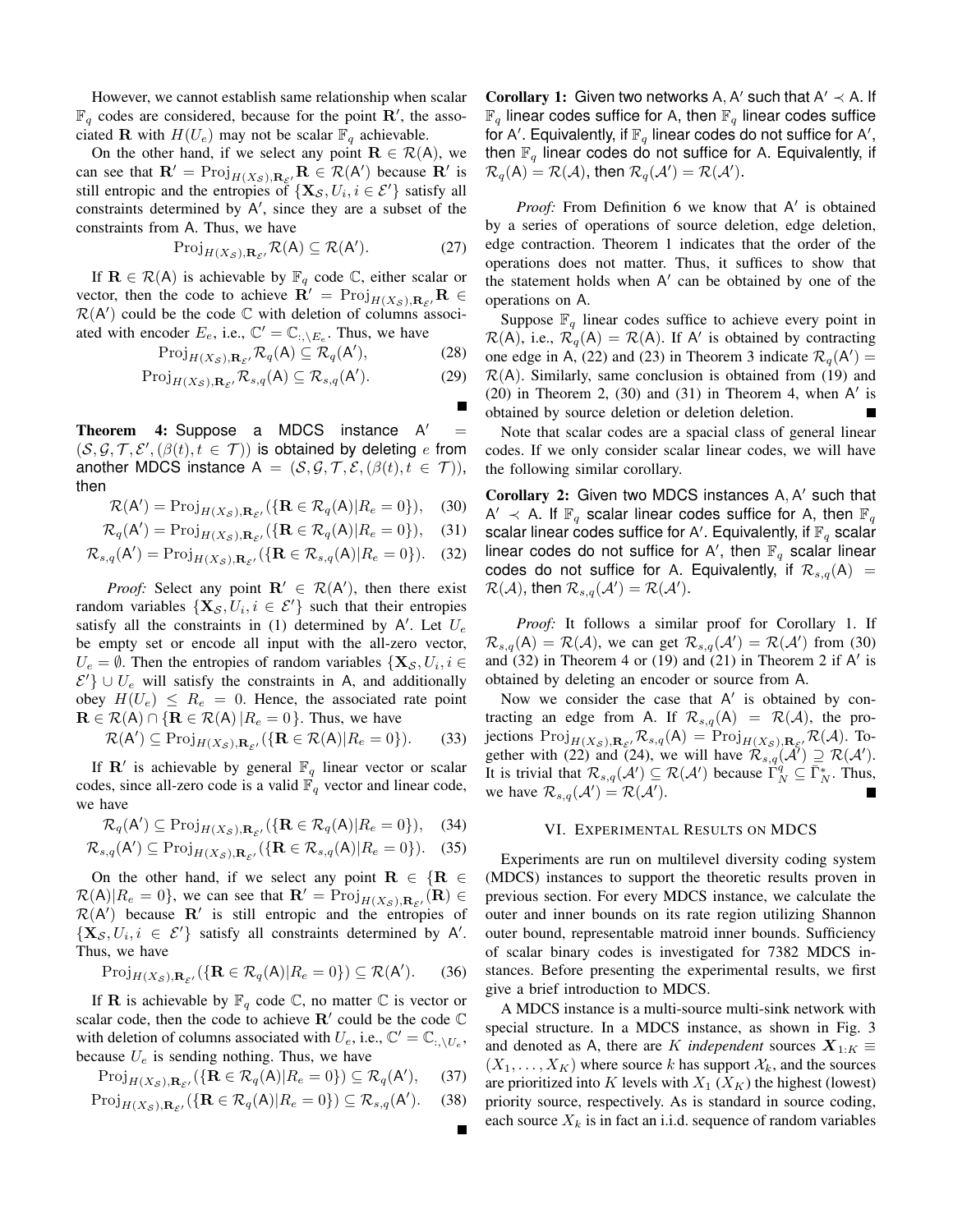

Figure 3: Diagram of a general MDCS instance A.

 $\{X_k^t, t = 1, 2, \ldots\}$  in t, and  $X_k$  is a representative random variable with this distribution.

All sources are made available to each of a collection of encoders indexed by the finite set  $\mathcal{E}$ . The output  $Out(E_e)$ of an encoder  $E_e$  is description/message variable  $U_e, e \in \mathcal{E}$ . The message variables are mapped to a collection of decoders indexed by the set  $D$  that are classified into  $K$  levels, where a level k decoder must losslessly (in the typical Shannon sense) recover source variables  $X_{1:k} = (X_1, \ldots, X_k)$ , for each  $k \in \{1, \ldots, K\}$ . The mapping of encoders to decoders dictates the description variables that are available for each decoder in this recovery. The collection of mappings is denoted as a set  $\mathcal{G}, \mathcal{G} \subseteq \mathcal{E} \times \mathcal{D}$  of edges where  $(E_e, D_d) \in \mathcal{G}$  if  $E_e$  is accessible by  $D_d$ . The set of encoders mapped to a particular decoder  $D_d$  is called the *fan* of  $D_d$ , and is denoted as  $\text{Fan}(D_d) = \{E_e | (E_e, D_d) \in \mathcal{G}\}\$ . Similarly, the set of decoders connected to a particular encoder  $E_e$  is called the *fan* of  $E_e$ , and is denoted by  $\text{Fan}(E_e) = \{D_d | (E_e, D_d) \in \mathcal{G}\}.$ A decoder  $D_d$  is said to be a level k decoder, denoted by Lev( $D_d$ ) = k, if it wishes to recover exclusively the first k sources  $X_{1:k}$ . Different level k decoders must recover the same subset of source variables using distinct subsets of description variables (encoders), among which one must not be subset of another. If we denote the input and output of a level k decoder  $D_d$  as  $\text{In}(D_d)$  and  $\text{Out}(D_d)$ , respectively, we have  $\text{In}(D_d) = \{U_e | E_e \in \text{Fan}(D_d), \forall e \in \mathcal{E}\}\$ and  $\mathrm{Out}(D_d)=\mathbf{X}_{1:k}.$ 

We say that a MDCS instance is valid if it obeys the following constraints:

- (C1.) If  $\text{Lev}(D_i) = \text{Lev}(D_j)$ , then  $\text{Fan}(D_i) \nsubseteq \text{Fan}(D_j)$  and  $\text{Fan}(D_i) \nsubseteq \text{Fan}(D_i);$
- (C2.) If  $\text{Lev}(D_i) > \text{Lev}(D_i)$ , then  $\text{Fan}(D_i) \not\subseteq \text{Fan}(D_i)$ ;
- (C3.)  $\bigcup_{i \in \mathcal{D}} \text{Fan}(D_i) = \mathcal{E};$
- (C4.) There  $\overrightarrow{\#k}, l \in \mathcal{E}$  such that  $\text{Fan}(E_k) = \text{Fan}(E_l)$ .
- (C5.)  $\forall k \in S$ ,  $\exists d \in \mathcal{D}$  such that  $\text{Lev}(D_d) = k$ .

The first condition (C1) indicates that the fan of a decoder cannot be a subset of the fan of another decoder in the same level, for otherwise the decoder with access to more encoders would be redundant. The condition (C2) says that the fan of a higher level decoder cannot be a subset of the fan of a lower level decoder, for otherwise there exists a contradiction in their decoding capabilities. The condition  $(C3)$  requires that every encoder must be contained in the fan of at least one decoder. The condition  $(C4)$  requires that no two encoders have exactly



(a) Demonstration of source deletion: when source  $Z$  is deleted, decoders that previously required it will no longer require it



i) A (3, 4) MDCS ii) Contract encoder  $E_4$  iii) After contraction of  $E_4$ 

(b) Demonstration of encoder contraction: when  $E_4$  is contracted, the fan of it will be deleted.



(c) Demonstration of encoder deletion: when  $E_4$  is deleted, the fan of it will keep the same decoding abilities and lower-level decoders will be superseded if they have same fan as the fan of  $E_4$  after deletion.

Figure 4: Demonstration of operations on MDCS instances.

the same fan, for otherwise the two encoders can be combined together. The condition  $(C5)$  ensures that there exists at least one decoder for every level.

In MDCS, encoders are the edges and there are no intermediate nodes. Therefore, the corresponding definitions of Definition 3– Definition 5 for MDCS are as follows.

**Definition 7** (Source Deletion  $A \ X_k$ ): Suppose a MDCS instance  $A = (\{X_1, \ldots, X_K\}, \mathcal{E}, \mathcal{D}, \mathbf{L'}, \mathcal{G'})$ . When a source  $X_k$  is deleted, denoted as  $A\backslash X_k$ , in the new MDCS instance  $\mathsf{A}' = (\{X_1, \ldots, X_K\} \setminus X_k, \mathcal{E}', \mathcal{D}', \mathbf{L}', \mathcal{G}'),$  we will have:

- 1)  $\mathcal{E}' = \mathcal{E}$ ;
- 2)  $\mathcal{D}' = \mathcal{D} \setminus \{D_j | \exists D_i \in \mathcal{D}, i \neq j, \text{Out}_A(D_i) =$  $\mathrm{Out}_{\mathsf{A}}(D_i) \setminus X_k$ ,  $\mathrm{Fan}_{\mathsf{A}}(D_i) \subseteq \mathrm{Fan}_{\mathsf{A}}(D_i)$ ;
- 3) For L',  $\text{Lev}_{A'}(D_d) = \text{Lev}_{A}(D_d) 1, \forall D_d$  such that  $X_k \in \text{Out}_{\mathsf{A}}(D_d);$
- 4)  $G' = \{(E_i, D_d) | E_i \in \mathcal{E}', D_d \in \mathcal{D}', (E_i, D_d) \in \mathcal{G}\}.$

This is straightforward because the deletion of a source just changes the decoding requirements of decoders. Fig. 4(a) demonstrates the deletion of a source. When source  $Z$  is deleted,  $D_5$  will no longer require Z and thus becomes a level-2 decoder. However, since  $D_2$  only has access to  $E_1, E_2$  but is also a level-2 decoder,  $D'_5$  becomes redundant and is deleted.

When an encoder is contracted, all of the decoders in its fan will be deleted, as well as all the edges associated with the contracted decoders, because the fan of this encoder will directly have access to all sources.

**Definition 8** (Encoder Contraction  $(A/E_e)$ ): Suppose a MDCS instance  $A = (\{X_1, \ldots, X_K\}, \mathcal{E}, \mathcal{D}, L, \mathcal{G})$ . A smaller